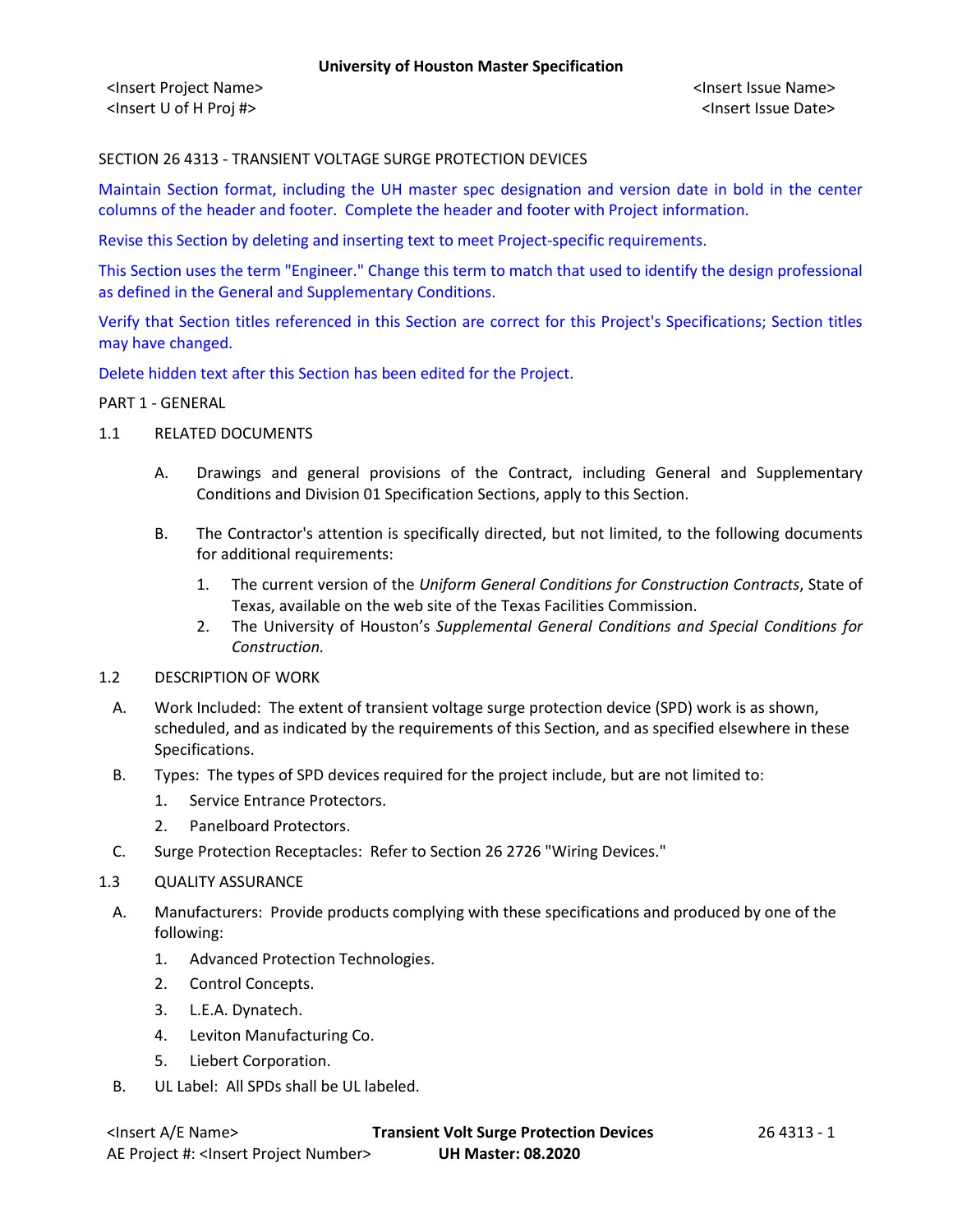<Insert Project Name> <Insert Issue Name> <Insert U of H Proj #> <Insert Issue Date>

# 1.4 SUBMITTALS

- A. Show Drawing submittals shall include, but not be limited to, the following:
	- 1. Cut sheets marked to clearly indicate SPD types, sizes, construction, features, accessories, dimensions and other information required to review the proposed SPDs.
	- 2. Additional information as required in Section 26 0001" Electrical General Provisions."
- 1.5 DELIVERY, STORAGE AND HANDLING
- A. Store SPD devices in a clean, dry space. Maintain factory-wrapping or provide an additional heavy canvas or heavy plastic cover to protect units from dirt, water, construction debris, and traffic.
- B. Handle SPD devices carefully to avoid damage to material components, enclosure and finish.

# PART 2 - PRODUCTS

# 2.1 MATERIALS AND COMPONENTS

A. General: Except as otherwise indicated, provide SPD manufacturer's standard materials and components as indicated by his published product information, designed and constructed as recommended by the manufacturer, and as required for a complete installation.

# 2.2 SURGE PROTECTORS

- A. General: Provide L.E.A. Dynatech **[PHT Plus]** Series or approved equal transient voltage Surge Protection Device (SPD) on the secondary side of each substation transformer. The SPD shall be of a parallel, multi-staged, hybrid design. The SPD shall use fast-acting, high-energy dissipators and transient-energy protectors that will divert and dissipate the surge energy. The SPD shall be selfrestoring and fully automatic, with a total system response time not to exceed 5 nanoseconds. The SPD shall include an integrated status alarm monitor circuit, surge counter, and audible alarm to facilitate a positive diagnosis of continuous operation.
- B. High-energy Dissipator (HED): The primary protection shall be a high-energy shunt network, capable of dissipating the energy associated with a lightning strike. The HED shall be connected phase to ground, providing maximum lightning protection with a surge current capacity of 50,000 amperes/module with an 8x20 microsecond test waveform. The HED shall incorporate fuse links which, if the surge capacity of the module is exceeded, will disconnect the HED from the AC source without interrupting power to the load.
- C. Transient-energy Protector (TEP): The secondary protection shall be a solid-state clamping network capable of clamping impulse voltages, regardless of their origin, to the specified safe level. The TEP shall be installed phase to neutral (single-phase, split-phase, and wye) or phase to phase (delta), providing maximum protection against surges and spikes with a surge current capacity of 25,000 amperes/module with an 8x20 microsecond test waveform. Component response time shall be one picosecond. Total module response time not to exceed 5 nanoseconds.
- D. Status Indicators: The SPD shall include redundant status indicators, providing a continuous positive indication of SPD protection module status.
- E. Status Alarm Monitor (SAM): The SPD shall include a status alarm monitor system, which will continuously monitor each phase of the incoming power as well as the status of the TEP and HED modules. The SAM shall include a normally open (N.O.) dry output contact which shall close upon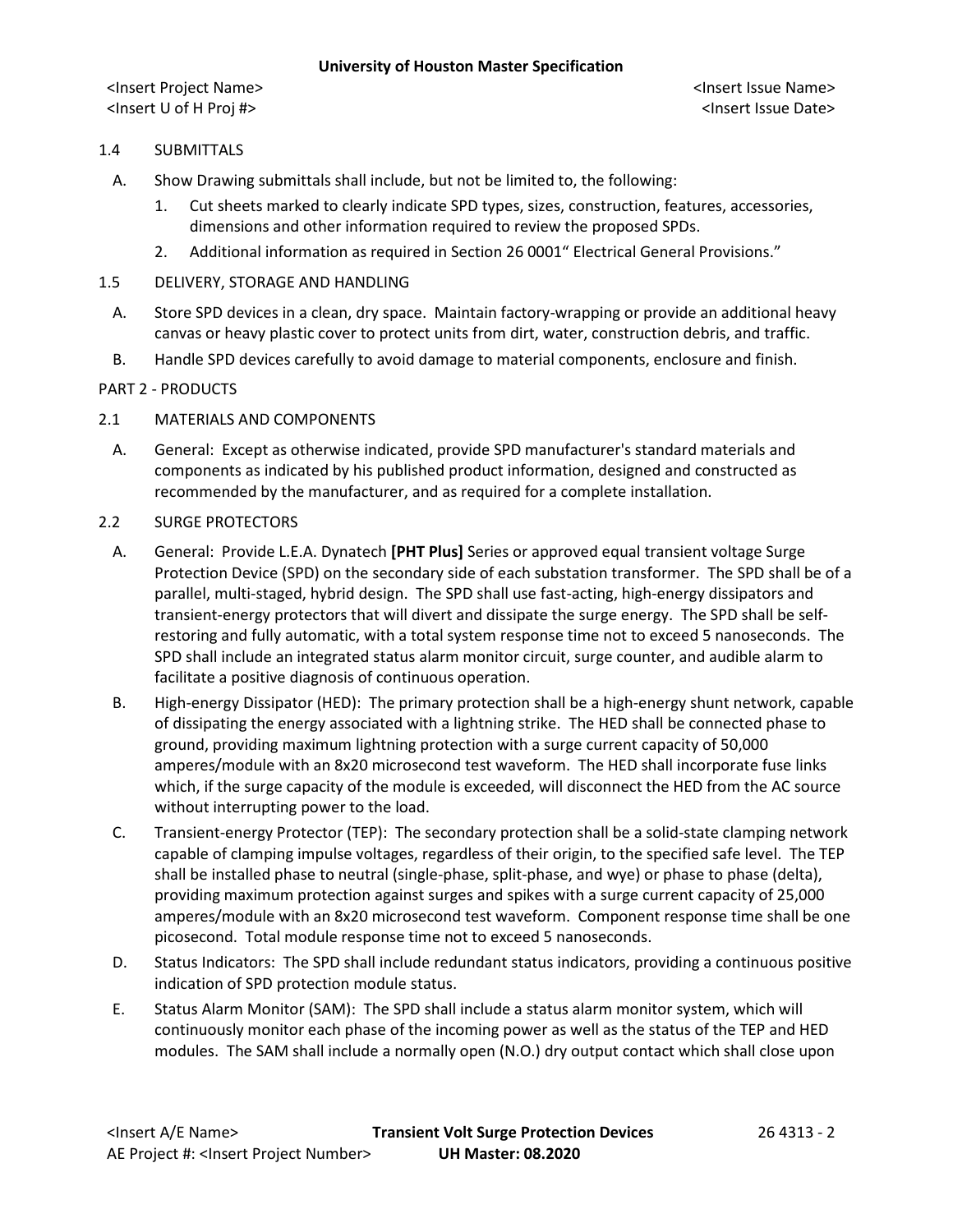#### **University of Houston Master Specification**

failure of any protection module. The SAM shall incorporate its own transient voltage suppression network to protect itself from damage due to surge and transient energy.

- **F. [Surge Counter Option (SCO): The SPD shall include a surge counter, on the face of the enclosure, which will count all transients occurring above the system clamping voltage threshold. The SCO shall interface with the SAM system and be independently powered without using an external power supply. The SCO shall maintain data in the event of a power failure or disconnection from the AC power source. The SCO system shall provide a visual count of all surges and transients through an LCD readout. The SCO circuitry shall prevent incorrect counting of ringing transients by registering all surges and transients occurring within 20 milliseconds as a single event. The SCO shall be capable of being reset by a push button switch on the surge counter meter faceplate.]**
- G. Testing Standards: The SPD shall be tested to and comply with ANSI/IEEE C62.41 categories B and C. The SPD modules shall be UL recognized and comply with UL 1449,  $3<sup>rd</sup>$  Edition. Total system shall be tested to MIL STD 220A. The SPD system shall be UL listed.
- H. Requirements: The SPD shall meet or exceed the following specifications.
	- 1. Voltage Configuration: 120 volts ac, single phase, 2 wire plus ground.
	- 2. Protection Configuration: Phase to neutral, neutral to ground [**phase to phase (delta only)**] and phase to ground.
	- 3. Maximum Surge Current/Phase: 75,000 amps.
	- 4. Response Time: Total system response time not to exceed 5 nanoseconds.
	- 5. EMI/RFI Noise Rejection: 50 dB (50 Ohm insertion loss measurement method).
	- 6. Clamping Voltage Ratio: Maximum clamping voltage ratio shall be 2.7:1 under test procedures outlined in ANSI/IEEE C62.41, Category C, 8x20 micros at 10,000 amperes.
	- 7. Performance: The SPD shall be tested in accordance with procedures outlined in ANSI/IEEE C62.41. Surges will be applied in all possible combinations; common mode to common mode, normal mode to common mode, normal mode to normal mode, and common mode to normal mode. The manufacturer shall provide test data consisting of specified clamp voltages and surge current capacity for Category C. Test shall be conducted as follows:
		- a. Category B 100 kHz ring wave 6,000 volts at 500 amperes.
		- b. Category B Bi-wave  $8 \times 20$  micros at 3,000 amperes and 1.2  $\times$  50 micros at 6,000 volts.
		- c. Category C Bi-wave  $8 \times 20$  micros at 10,000 amperes and 1.2 x 50 micros at 10 kV.

In addition, the system design shall be life tested to withstand 1,000 sequential Category C surges without internal failure. The SPD shall also be tested to MIL STD 220A for noise insertion loss in a 50 Ohm system for RF frequencies up to 400 MHz.

- I. Factory Testing: The SPD shall be completely factory-tested before shipment. Testing shall include, but not be restricted to, the following:
	- 1. Quality control checks.
	- 2. MIL STD-220A.
	- 3. ANSI/IEEE C62.41.
		- a. Category B.
		- b. Category C.